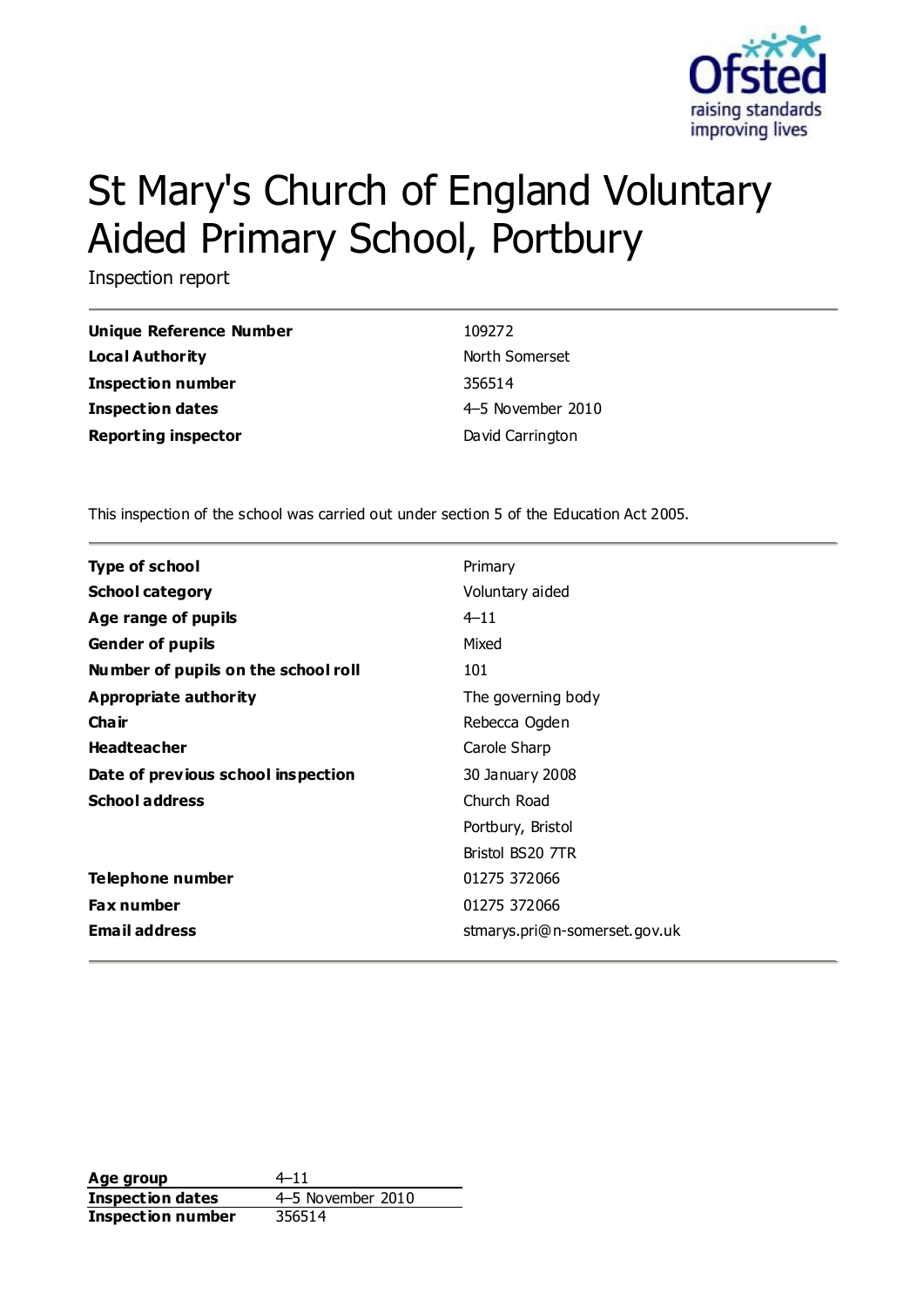The Office for Standards in Education, Children's Services and Skills (Ofsted) regulates and inspects to achieve excellence in the care of children and young people, and in education and skills for learners of all ages. It regulates and inspects childcare and children's social care, and inspects the Children and Family Court Advisory Support Service (Cafcass), schools, colleges, initial teacher training, work-based learning and skills training, adult and community learning, and education and training in prisons and other secure establishments. It assesses council children's services, and inspects services for looked after children, safeguarding and child protection.

Further copies of this report are obtainable from the school. Under the Education Act 2005, the school must provide a copy of this report free of charge to certain categories of people. A charge not exceeding the full cost of reproduction may be made for any other copies supplied.

If you would like a copy of this document in a different format, such as large print or Braille, please telephone 0300 1234 234, or email **[enquiries@ofsted.gov.uk](mailto:enquiries@ofsted.gov.uk)**.

You may copy all or parts of this document for non-commercial educational purposes, as long as you give details of the source and date of publication and do not alter the documentation in any way.

To receive regular email alerts about new publications, including survey reports and school inspection reports, please visit our website and go to 'Subscribe'.

Royal Exchange Buildings St Ann's Square Manchester M2 7LA T: 0300 1234 234 Textphone: 0161 618 8524 E: **[enquiries@ofsted.gov.uk](mailto:enquiries@ofsted.gov.uk)**

W: **[www.ofsted.gov.uk](http://www.ofsted.gov.uk/)**

© Crown copyright 2010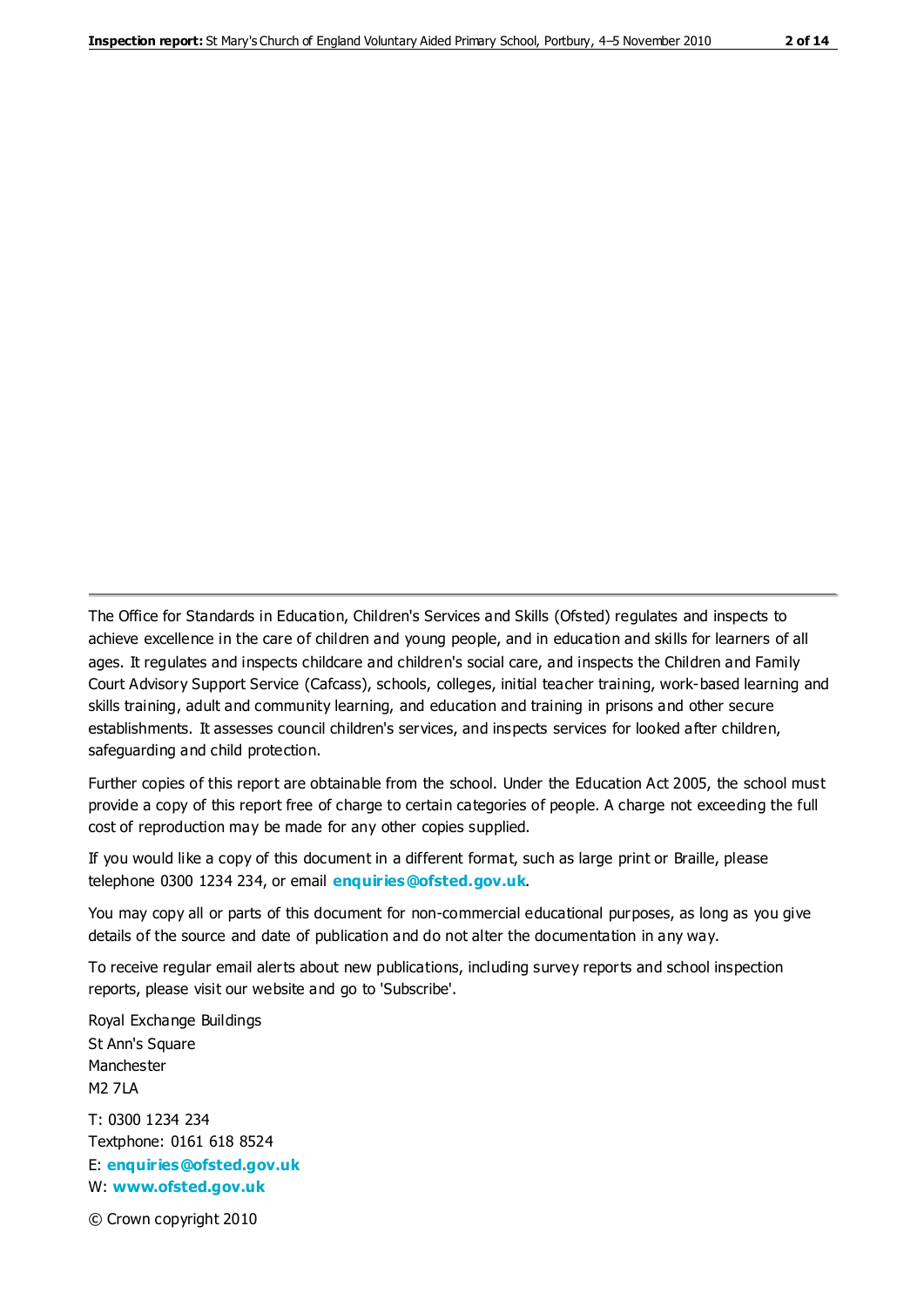# **Introduction**

This inspection was carried out by two additional inspectors. They observed eight lessons led by four teachers. Meetings were held with the headteacher, school staff and the governors. The inspectors observed the school's work, and looked at school planning, assessment data, samples of pupils' work, the school's monitoring of the quality of teaching and a number of policy documents. The team received 41 questionnaires from parents and carers and also evaluated those from school staff and the pupils.

The inspection team reviewed many aspects of the school's work. It looked in detail at the following:

- Improvements being made to the provision in mathematics, especially to enable higher attainers reach their full potential.
- Developments in the promotion of community cohesion to ensure it is as effective as other areas of leadership.
- The effectiveness of partnerships with parents and carers in helping their children make at least good progress.
- The strengthening of the use of assessment to support learning as a powerful system to accelerate achievement and raise standards further.

# **Information about the school**

St Mary's is smaller than most primary schools. The proportion of pupils known to be eligible for free school meals is low. Very few pupils come from minority ethnic groups and all pupils speak English as their main language. The proportion of pupils with special educational needs and/or disabilities is below average. Most of these pupils have behavioural, emotional or social difficulties or speech and language needs.

The school has been awarded Healthy Schools and Investors in People status and has been awarded the Activemark.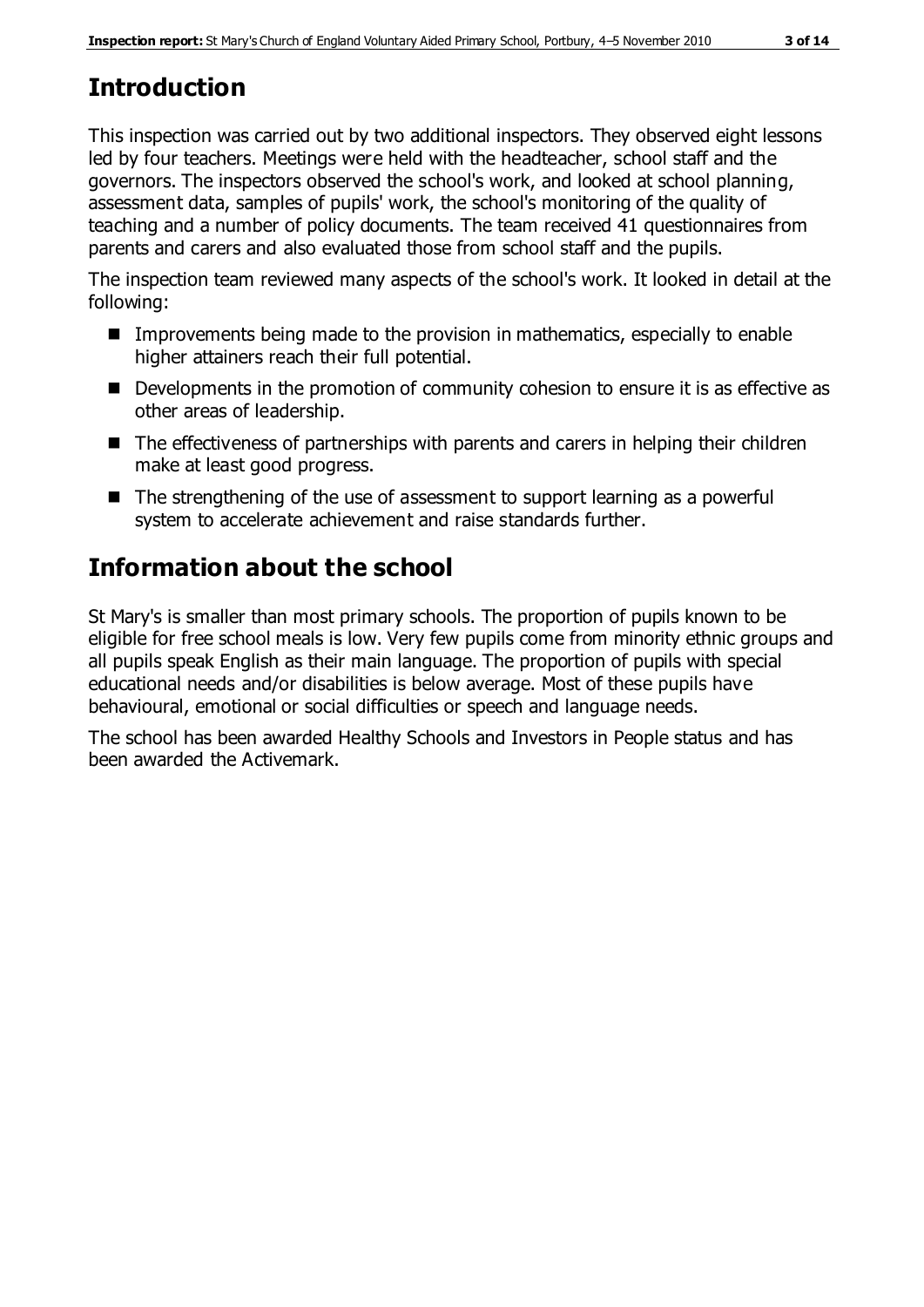# **Inspection judgements**

| Overall effectiveness: how good is the school? |  |
|------------------------------------------------|--|
|                                                |  |

#### **The school's capacity for sustained improvement 2**

### **Main findings**

St Mary's C of E Primary is a good school. It has a number of outstanding features, including pupils' first-class behaviour, the wide-ranging curriculum and the high quality of care, guidance and support. Under the expert leadership of the headteacher, staff and members of the governing body have formed an effective team with good expectations, obvious ambition and well-focused drive for improvement. The team have an accurate understanding of the school's strengths and weaknesses due to the robust monitoring and evaluation and progress tracking systems in place. Improvement has been good in recent years, as seen in the effective provision now made for Reception children and in their accelerating progress. The good partnership with parents and carers is another significant improvement. The capacity to maintain improvement is good.

Pupils' attainment is above average. There are occasional differences in attainment in different subjects. The dip in attainment in mathematics two years ago has been corrected so that pupils' achievement in the subject is now good. Pupils, including the higher attainers, make good progress throughout the school. This is an important improvement, as in the past, progress was inconsistent from class to class. The quickening pace of progress is due to the good quality of teaching. Indeed, some outstanding teaching was observed during the inspection and pupils' books show evidence that this is to be found at other times too. The use of assessment to support learning is good, although there are inconsistencies in its effectiveness because the best practice is not yet found in all classes and subjects. The resolve to remove this inconsistency is good.

The pupils are thoughtful, kind and caring. They enjoy very good relationships with staff and other pupils. They want to do their best and are proud of their many successes. Pupils have full understanding of how to keep safe. Their contribution to the local community and those overseas is excellent. They do not yet, however, have the same opportunities to work with others from communities wider afield in the United Kingdom, which means the promotion of community cohesion is good rather than outstanding. Very noticeable features of the pupils are their reflective thinking, initiative and innovative ideas. They have evaluated the characteristics necessary for outstanding teaching, for example, which has been influential in helping staff improve their practice.

Partnerships with outside agencies and other schools are outstanding. This enables the school to provide opportunities that would otherwise be difficult due to its small size. Provision and pupils' outstanding achievement in sport, music, art and drama are examples of how such partnerships support a first class curriculum.

## **What does the school need to do to improve further?**

**E** Ensure the use of assessment to support learning is of consistent high quality by: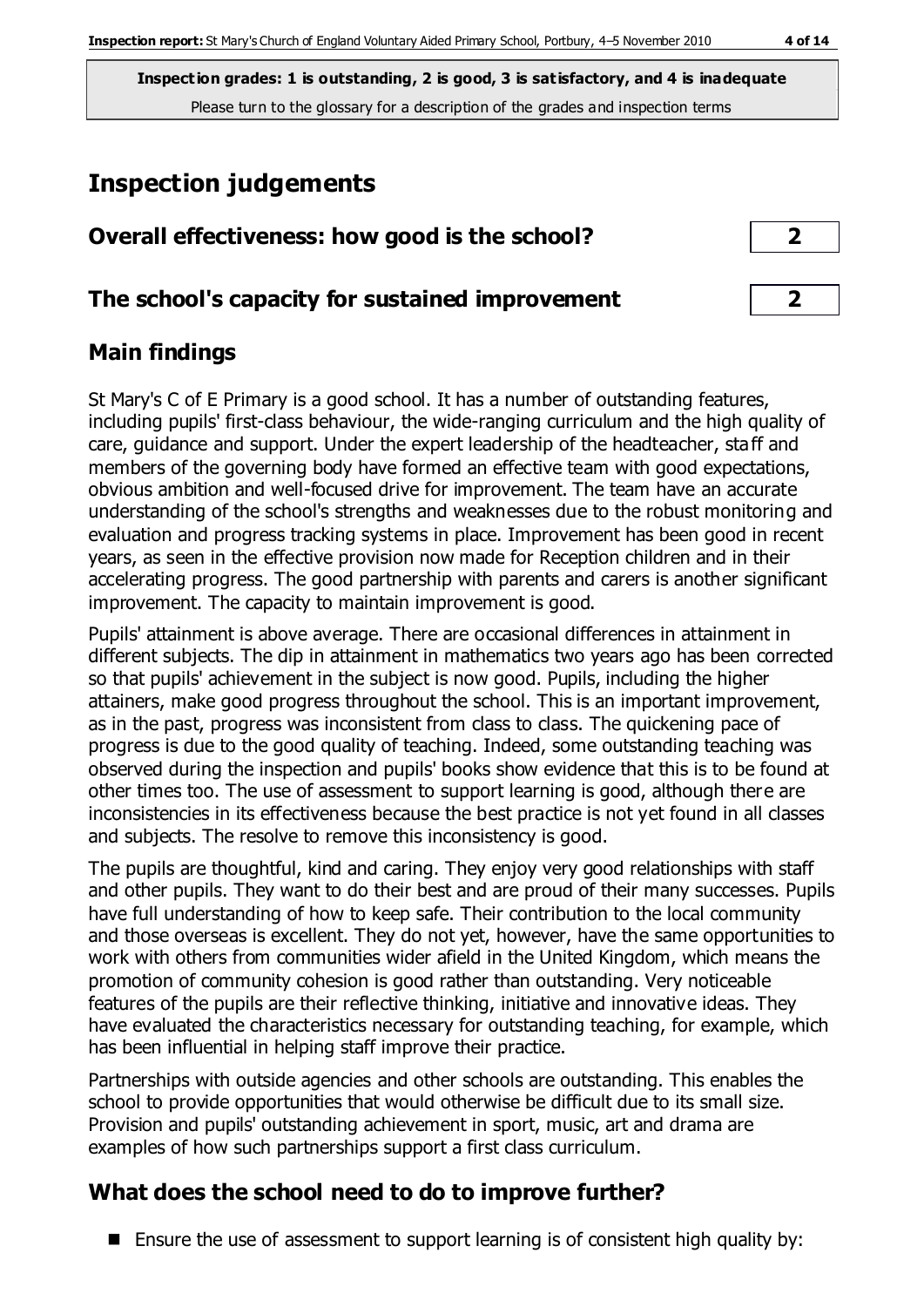- $-$  sharing best practice
- using pupils' good ideas for creating a well-balanced dialogue about their progress
- making sure there are always sufficient opportunities for pupils to talk to each other about how well they are learning
- $=$  ensuring that the comments written in pupils' books, especially mathematics, identify what has been learned and what is the next step
- creating high quality visual displays of pupils' achievement.
- Strengthen the promotion of community cohesion over the next year by:
	- giving pupils ample opportunity to meet and work alongside people from other communities in the United Kingdom.

#### **Outcomes for individuals and groups of pupils 2**

Pupils make good progress from the time they join Reception. Their attainment increases well, so it is above average in English, mathematics and science by the time they leave for secondary school. Their books show good consistency in the progress made through the year. For example, the writing books of the mixed age Year 5/6 class show successful focus by the teacher on improved punctuation, spelling, handwriting and, importantly, the expressiveness of writing. The pupils responded well to the ideas shared with them in this way and it is very evident how they have striven to improve their skills.

Mathematics achievement has been a particular focus for improvement. It has been developed well. The innovative approaches adopted, for example the teaching of higher attaining girls in separate groups from the boys, have borne fruit in increased progress made by the pupils. Lesson observations show that pupils work productively and purposefully and that there is often vibrancy in learning that ensures progress is very brisk. The group of higher attaining Year 5/6 boys thoroughly enjoyed solving very complex and challenging problems in their outstanding quality mathematics lesson. In a spontaneous way, they used algebraic reasoning to piece together clues to help analyse the multi-step problems. There was ample opportunity to talk about their effective strategies and false moves. Pupils with special educational needs and/or disabilities make good progress too. Well-tailored support ensures their learning is systematic and focused on the necessary small steps.

Pupils' spiritual, moral, social and cultural development is good. It is not yet outstanding because of the lesser emphasis on the understanding of other cultures. Nevertheless, pupils reflect carefully on the special qualities of things they meet and their moral and social development is very carefully nurtured. Pupils show great enjoyment of school and are keen to share their very sensible ideas for its improvement. They develop the independence, collaborative skills and self-reliance necessary to help them meet the challenges of the next step in their education with confidence and success.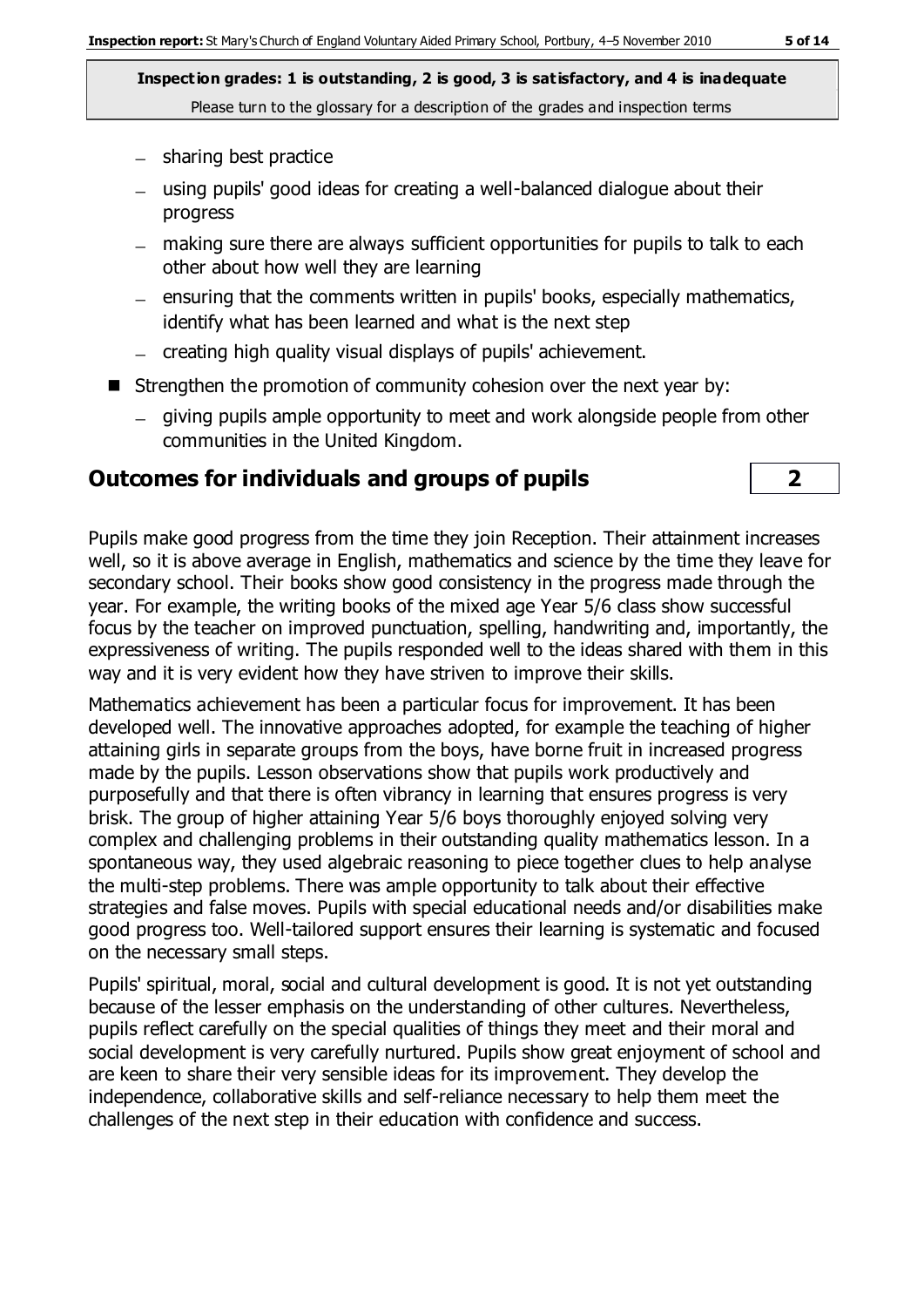These are the grades for pupils' outcomes

| Pupils' achievement and the extent to which they enjoy their learning                                                     | $\overline{\mathbf{2}}$ |
|---------------------------------------------------------------------------------------------------------------------------|-------------------------|
| Taking into account:<br>Pupils' attainment <sup>1</sup>                                                                   | 2                       |
| The quality of pupils' learning and their progress                                                                        | 2                       |
| The quality of learning for pupils with special educational needs and/or disabilities<br>and their progress               | $\mathfrak{p}$          |
| The extent to which pupils feel safe                                                                                      | 1                       |
| Pupils' behaviour                                                                                                         | 1                       |
| The extent to which pupils adopt healthy lifestyles                                                                       | $\overline{2}$          |
| The extent to which pupils contribute to the school and wider community                                                   | 2                       |
| The extent to which pupils develop workplace and other skills that will contribute to<br>their future economic well-being | $\overline{\mathbf{2}}$ |
| Taking into account:<br>Pupils' attendance <sup>1</sup>                                                                   | $\mathfrak{p}$          |
| The extent of pupils' spiritual, moral, social and cultural development                                                   | 2                       |

<sup>1</sup> The grades for attainment and attendance are: 1 is high; 2 is above average; 3 is broadly average; and 4 is low

## **How effective is the provision?**

Teaching is effective because the staff have good expectations of the pupils' behaviour, effort and progress. The pupils recognise this. They say they are successful in their work because their teachers are 'fair, firm and fun'. Lessons almost all go at a brisk pace, are packed with practical activity and are well planned to provide challenges for pupils in all attainment groups. Less obviously consistent is the degree to which pupils' ideas are captured through discussion of the achievement of their targets. When asked, pupils talk capably of what they find easy and what is difficult. Not all the displays in classrooms celebrate the achievement of pupils' targets explicitly, although the staff are considering ways to illustrate pupils' achievement visually as well as verbally. They are also seeking to improve the effectiveness of marking so that in mathematics as much as English, the comments identify what has been achieved and what remains for improvement.

The curriculum is planned thoroughly so that subject links are used to develop themes that fully support the development of basic skills. Information and communication technology, for example, is used in many subjects to underpin pupils' achievement such as in the use of computer design programs to assist detailed and precise artwork. In Years 3 and 4, the religious education theme of the story of Rama and Sita was used effectively to help pupils show empathy with different characters' emotions in their writing. The curriculum makes a very strong contribution to pupils' personal, social and health education.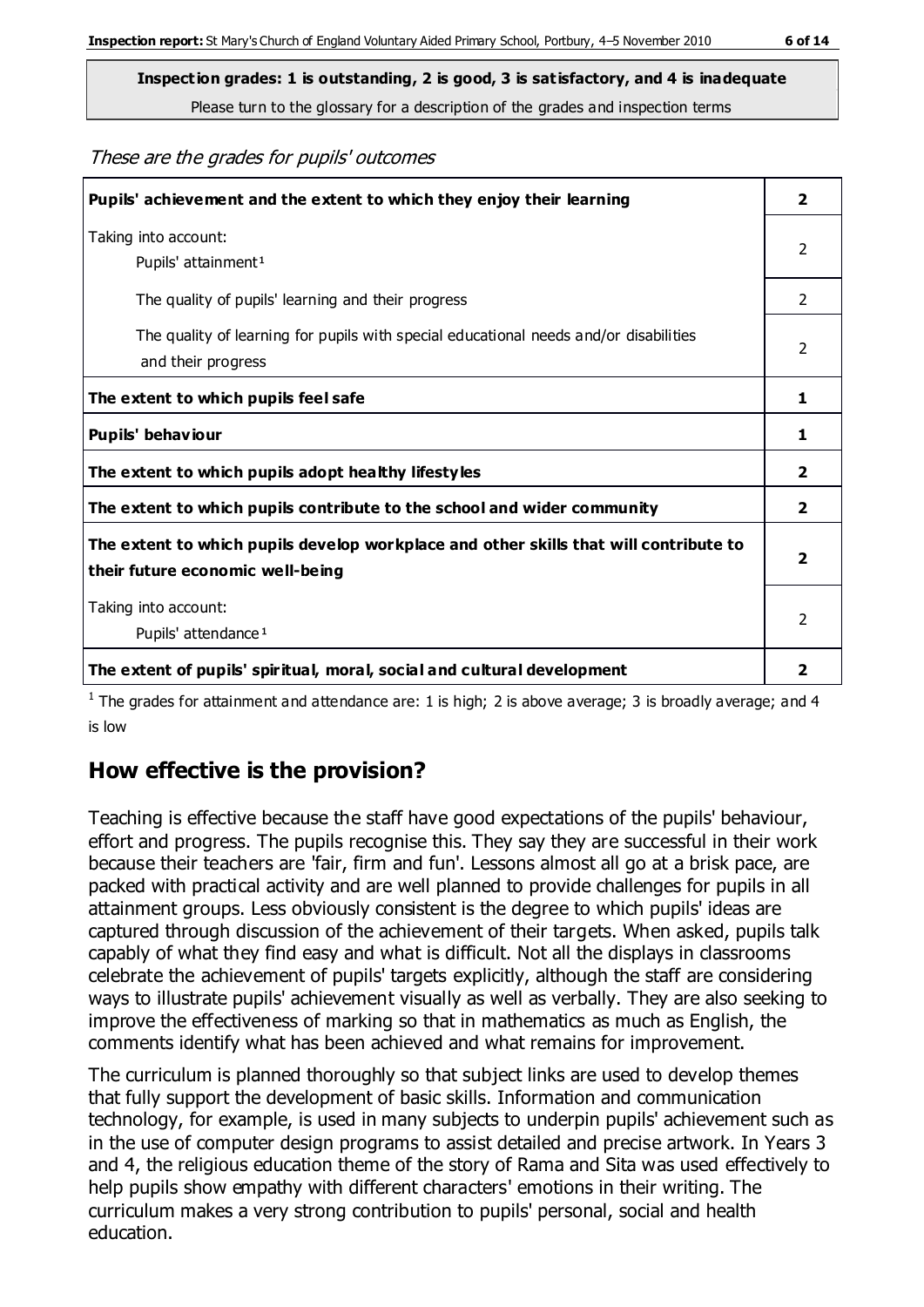The very thorough care, guidance and support provided for all pupils are an obvious strength. Pupils with barriers to learning are helped to make good progress by the careful nurturing of their interests, imaginations and skills. Thus, pupils with behavioural, emotional or social difficulties or speech and language needs are supported effectively in lessons by their teaching assistants. This encourages them to aim for success and to make good progress.

These are the grades for the quality of provision

| The quality of teaching                                                                                    |  |
|------------------------------------------------------------------------------------------------------------|--|
| Taking into account:<br>The use of assessment to support learning                                          |  |
| The extent to which the curriculum meets pupils' needs, including, where relevant,<br>through partnerships |  |
| The effectiveness of care, guidance and support                                                            |  |

### **How effective are leadership and management?**

Significant among the school's recent improvement has been the quest for consistency in the quality of provision and pupils' achievement. Although some aspects of its work remain priorities for continuous improvement, such as the use of assessment to support learning and the promotion of community cohesion, the base-line of quality is good. In some features, the school has achieved outstanding quality. All this is a mark of the headteacher's tenacity and the collective ambition and drive to improve. Members of the governing body subscribe to the same good expectations and aspirations as the staff. They are increasingly probing in their evaluation of the school's effectiveness and are ready to investigate the data on pupils' progress in greater depth.

The school meets its obligations to ensure all pupils are thoroughly safeguarded. The pupils report that staff are quick to identify and eliminate risks. Generally, policies and procedures are based on up-to-date guidance and reflect the need to be watchful, well trained and active in maintaining a secure, risk-free site.

Parents and carers typically hold very positive views of the school, and are of the view that it helps them support their children's learning effectively. The school provides good opportunities for parents and carers to be involved both in social events and those focused on their children's achievements.

School leaders and members of the governing body have ensured pupils all have equal opportunities to succeed. This has been strengthened by the fact that pupils now make consistently good progress in their learning. No adult in school tolerates discrimination of any form and the school meets all statutory requirements to this effect. Occasional squabbles between pupils are sorted quickly and resolutely. The pupils themselves work and play in great harmony and friendship, whatever their backgrounds.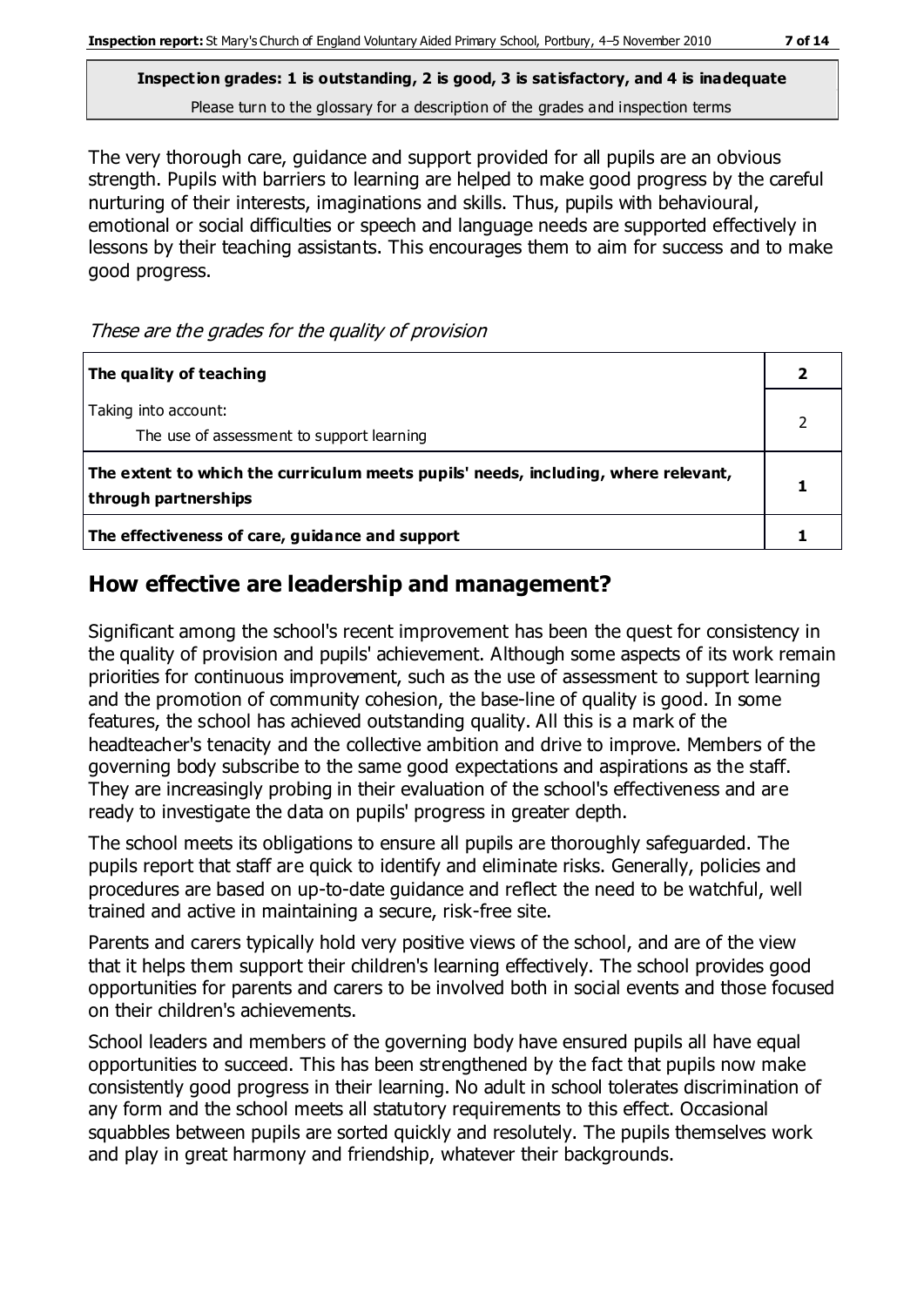These are the grades for leadership and management

| The effectiveness of leadership and management in embedding ambition and driving<br>improvement                                                                  | $\overline{2}$          |
|------------------------------------------------------------------------------------------------------------------------------------------------------------------|-------------------------|
| Taking into account:<br>The leadership and management of teaching and learning                                                                                   | 2                       |
| The effectiveness of the governing body in challenging and supporting the<br>school so that weaknesses are tackled decisively and statutory responsibilities met | $\overline{\mathbf{2}}$ |
| The effectiveness of the school's engagement with parents and carers                                                                                             | $\mathbf{2}$            |
| The effectiveness of partnerships in promoting learning and well-being                                                                                           | 1                       |
| The effectiveness with which the school promotes equality of opportunity and tackles<br>discrimination                                                           | $\overline{\mathbf{2}}$ |
| The effectiveness of safeguarding procedures                                                                                                                     | $\overline{2}$          |
| The effectiveness with which the school promotes community cohesion                                                                                              | $\overline{2}$          |
| The effectiveness with which the school deploys resources to achieve value for money                                                                             | 2                       |

### **Early Years Foundation Stage**

Within the last three years, the school has improved the quality of provision in the Early Years Foundation Stage. The inside and outdoor areas are used with imagination to fire the Reception children's enthusiasm for learning. The children are confident to explore all activities and areas, whether guided by an adult or on their own. Their knowledge and understanding of healthy lifestyles, for example, are being promoted well by the choices they make of what to grow in their gardens. Staff question, support and advise effectively to ensure learning is successful and fun.

The children are making good progress in their development of skills and knowledge. At the start of their Reception Year, the level of skills and knowledge is broadly as expected. By the end of Reception, nearly all reach the levels expected and a significant number go beyond this. These improvements in outcomes are due in part to the children's enjoyment of school. During one lesson observed, the children thoroughly enjoyed dancing to Indian music, playing drums and other percussion instruments as they did so. They all looked the part in their Indian costumes and swayed rhythmically. They talked confidently of Diwali, their Diva lamps and their magical bus that was transporting them to India.

The Early Years Foundation Stage leader recognises that outside, there is little shelter from bad weather. This means some activities may be truncated when it rains and, therefore, less effective in helping children build the necessary skills in all six areas of learning. The Early Years Foundation Stage is well led and managed. Improvement is at the heart of the leader's work. Assessment, for example, has been honed into an evaluative tool that enables the staff to match activities precisely to children's academic and personal needs. The 'Learning Journey' books for each child graphically illustrate the good progress being made as a result of this match.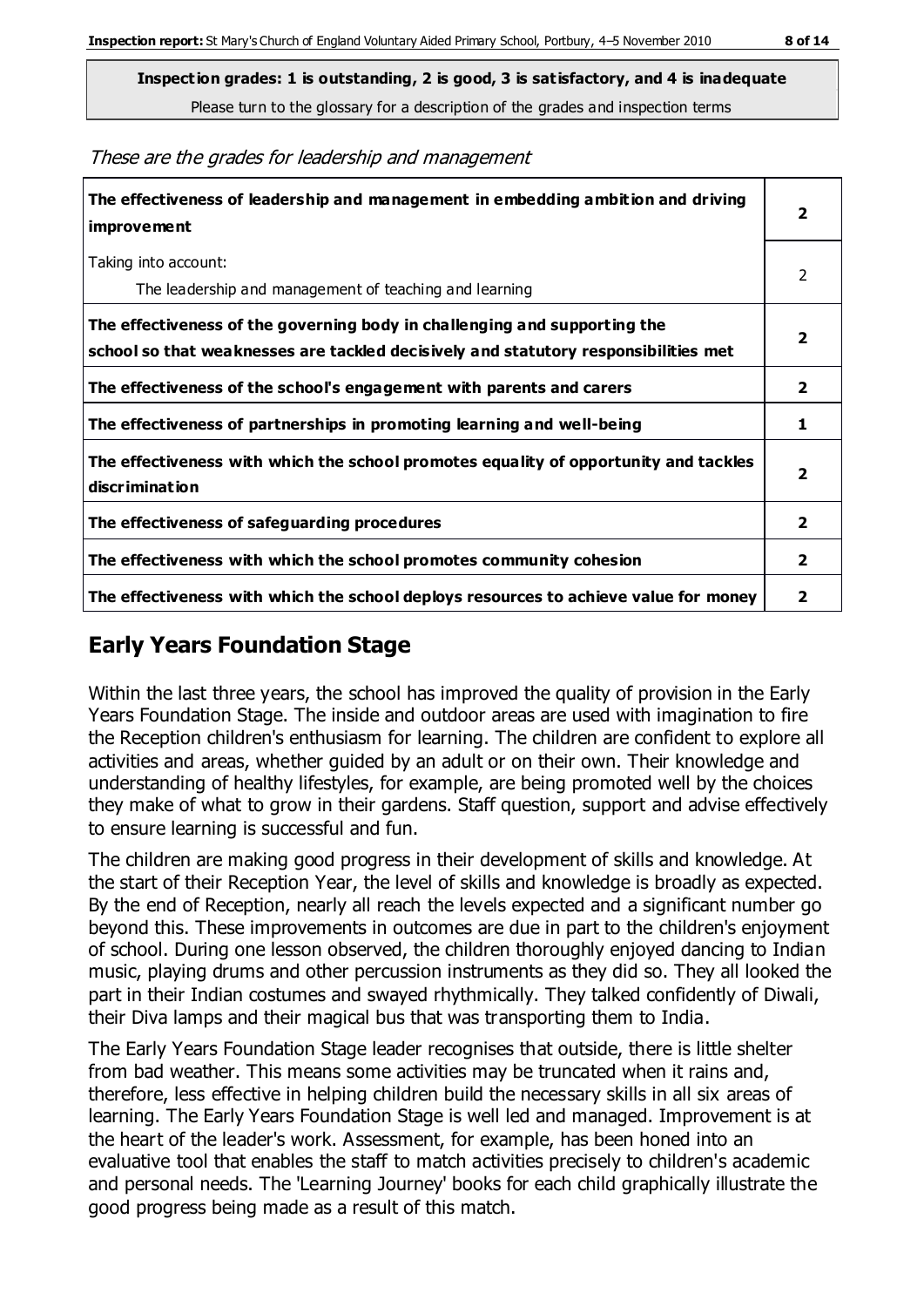**Inspection grades: 1 is outstanding, 2 is good, 3 is satisfactory, and 4 is inadequate**

Please turn to the glossary for a description of the grades and inspection terms

These are the grades for the Early Years Foundation Stage

| Overall effectiveness of the Early Years Foundation Stage                             |  |  |
|---------------------------------------------------------------------------------------|--|--|
| Taking into account:<br>Outcomes for children in the Early Years Foundation Stage     |  |  |
| The quality of provision in the Early Years Foundation Stage                          |  |  |
| The effectiveness of leadership and management of the Early Years Foundation<br>Stage |  |  |

## **Views of parents and carers**

With approval ratings in excess of 90 per cent for twelve of the thirteen areas on the parents' and carers' questionnaire, it is clear that views are very positive. This is underpinned by the fairly high response from parents and carers. There were both positive comments and those showing concern on the questionnaires returned. However, concerns were not widespread. Some were focused on difficulties of communication with the school, including the quality of feedback on their children's progress. The evidence from inspection suggests that improvements have been made on these matters and that these contribute well to the good partnership with parents and carers. Most comments were positive, including those on the positive management of behaviour and its result. The vast majority of parents and carers think their children flourish at St Mary's. Children's good academic and personal development progress supports this belief.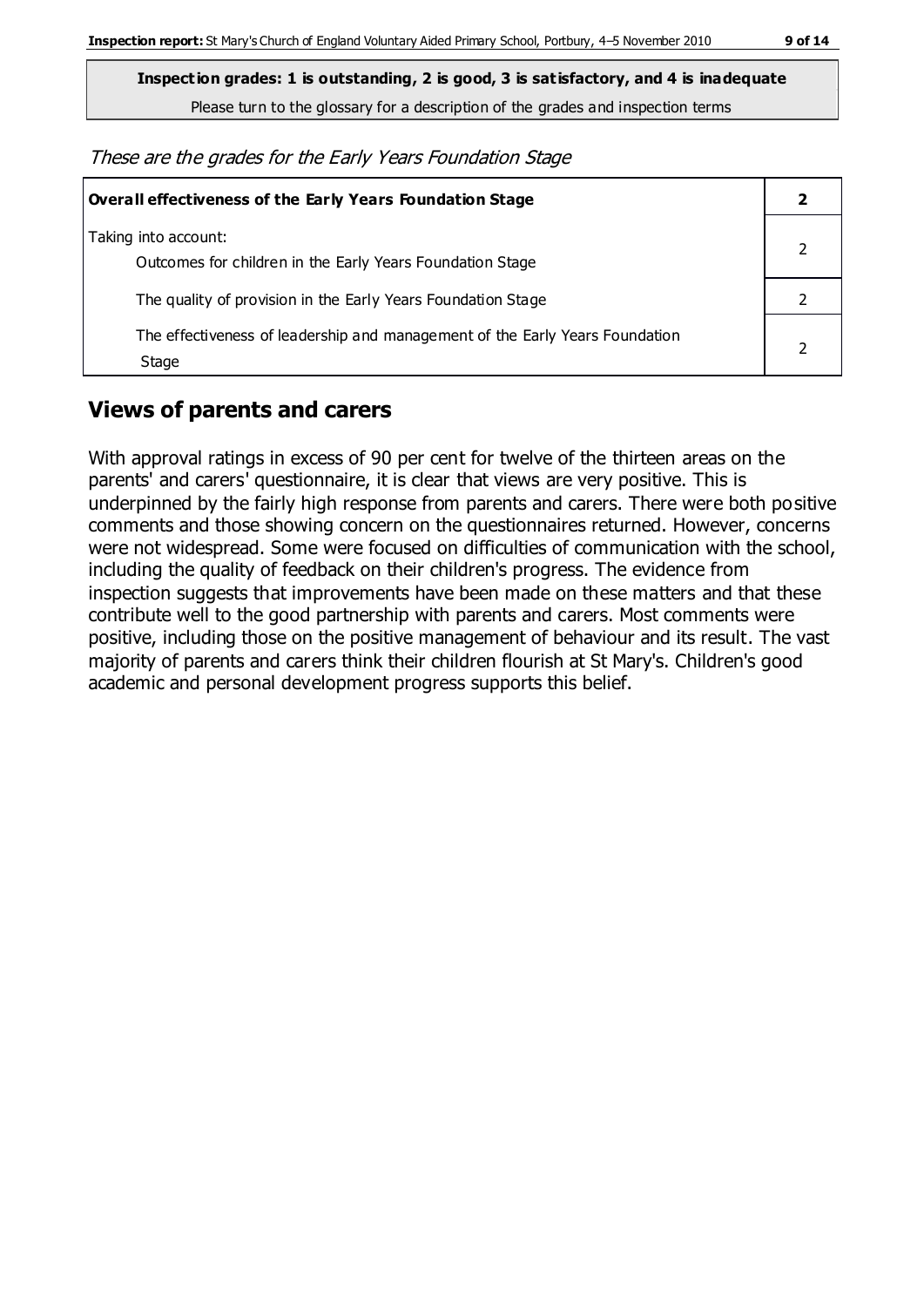#### **Responses from parents and carers to Ofsted's questionnaire**

Ofsted invited all the registered parents and carers of pupils registered at St Mary's C of E Primary School to complete a questionnaire about their views of the school.

In the questionnaire, parents and carers were asked to record how strongly they agreed with 13 statements about the school.

Inspection team received 41 completed questionnaires by the end of the on-site inspection. In total, there are 101 pupils registered at the school.

| <b>Statements</b>                                                                                                                                                                                                                                       | <b>Strongly</b><br>agree |               | <b>Agree</b> |               | <b>Disagree</b> |                | <b>Strongly</b><br>disagree |                |
|---------------------------------------------------------------------------------------------------------------------------------------------------------------------------------------------------------------------------------------------------------|--------------------------|---------------|--------------|---------------|-----------------|----------------|-----------------------------|----------------|
|                                                                                                                                                                                                                                                         | <b>Total</b>             | $\frac{1}{2}$ | <b>Total</b> | $\frac{1}{2}$ | <b>Total</b>    | $\frac{1}{2}$  | <b>Total</b>                | $\frac{1}{2}$  |
| My child enjoys school                                                                                                                                                                                                                                  | 31                       | 76            | 10           | 24            | 0               | $\mathbf 0$    | $\mathbf 0$                 | $\mathbf 0$    |
| The school keeps my child<br>safe                                                                                                                                                                                                                       | 28                       | 68            | 13           | 32            | 0               | $\mathbf 0$    | $\mathbf 0$                 | $\mathbf 0$    |
| My school informs me about<br>my child's progress                                                                                                                                                                                                       | 17                       | 41            | 23           | 56            | $\mathbf{1}$    | $\overline{2}$ | $\mathbf 0$                 | $\mathbf 0$    |
| My child is making enough<br>progress at this school                                                                                                                                                                                                    | 19                       | 46            | 22           | 54            | 0               | $\mathbf 0$    | $\mathbf 0$                 | $\mathbf 0$    |
| The teaching is good at this<br>school                                                                                                                                                                                                                  | 20                       | 49            | 20           | 49            | 0               | $\mathbf 0$    | $\mathbf 0$                 | $\mathbf 0$    |
| The school helps me to<br>support my child's learning                                                                                                                                                                                                   | 23                       | 56            | 16           | 39            | $\mathbf{1}$    | $\overline{2}$ | $\mathbf 0$                 | $\mathbf 0$    |
| The school helps my child to<br>have a healthy lifestyle                                                                                                                                                                                                | 23                       | 56            | 18           | 44            | 0               | $\mathbf 0$    | $\mathbf 0$                 | $\mathbf 0$    |
| The school makes sure that<br>my child is well prepared for<br>the future (for example<br>changing year group,<br>changing school, and for<br>children who are finishing<br>school, entering further or<br>higher education, or entering<br>employment) | 16                       | 39            | 21           | 51            | $\overline{2}$  | 5              | $\mathbf 0$                 | $\mathbf 0$    |
| The school meets my child's<br>particular needs                                                                                                                                                                                                         | 23                       | 56            | 17           | 41            | $\mathbf{1}$    | $\overline{2}$ | $\mathbf 0$                 | $\mathbf 0$    |
| The school deals effectively<br>with unacceptable behaviour                                                                                                                                                                                             | 13                       | 32            | 18           | 44            | 4               | 10             | $\mathbf{1}$                | $\overline{2}$ |
| The school takes account of<br>my suggestions and concerns                                                                                                                                                                                              | 19                       | 46            | 13           | 32            | 3               | $\overline{7}$ | $\Omega$                    | 0              |
| The school is led and<br>managed effectively                                                                                                                                                                                                            | 19                       | 46            | 16           | 39            | 3               | $\overline{7}$ | $\mathbf 0$                 | $\mathbf 0$    |
| Overall, I am happy with my<br>child's experience at this<br>school                                                                                                                                                                                     | 27                       | 66            | 13           | 32            | $\pmb{0}$       | $\mathbf 0$    | $\mathbf 0$                 | $\pmb{0}$      |

The table above summarises the responses that parents and carers made to each statement. The percentages indicate the proportion of parents and carers giving that response out of the total number of completed questionnaires. Where one or more parents and carers chose not to answer a particular question, the percentages will not add up to 100%.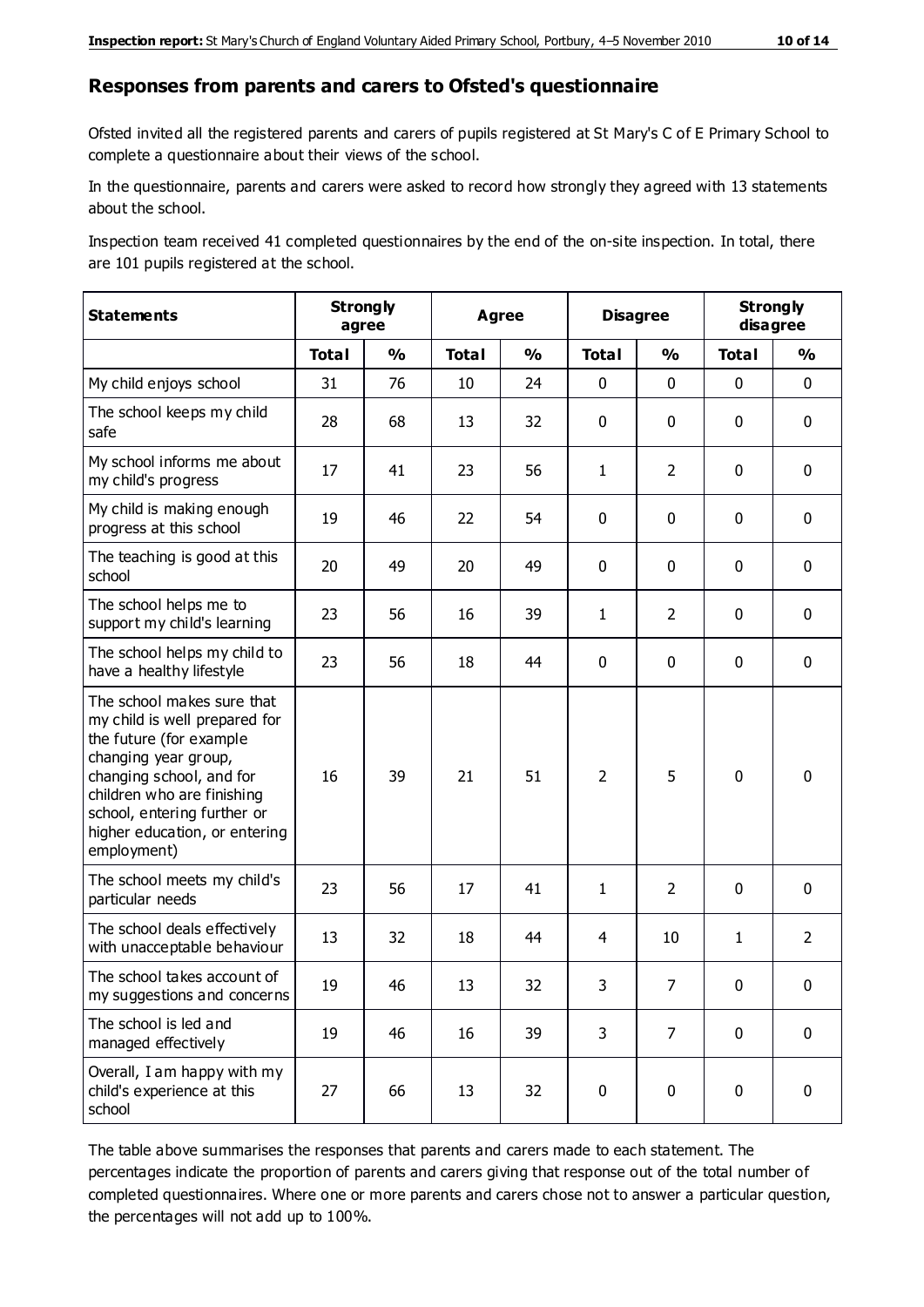## **Glossary**

| Grade   | <b>Judgement</b> | <b>Description</b>                                                                                                                                                                                                            |
|---------|------------------|-------------------------------------------------------------------------------------------------------------------------------------------------------------------------------------------------------------------------------|
| Grade 1 | Outstanding      | These features are highly effective. An outstanding school<br>provides exceptionally well for all its pupils' needs.                                                                                                          |
| Grade 2 | Good             | These are very positive features of a school. A school that<br>is good is serving its pupils well.                                                                                                                            |
| Grade 3 | Satisfactory     | These features are of reasonable quality. A satisfactory<br>school is providing adequately for its pupils.                                                                                                                    |
| Grade 4 | Inadequate       | These features are not of an acceptable standard. An<br>inadequate school needs to make significant improvement<br>in order to meet the needs of its pupils. Ofsted inspectors<br>will make further visits until it improves. |

#### **What inspection judgements mean**

#### **Overall effectiveness of schools**

|                       | Overall effectiveness judgement (percentage of schools) |      |                     |                   |
|-----------------------|---------------------------------------------------------|------|---------------------|-------------------|
| <b>Type of school</b> | <b>Outstanding</b>                                      | Good | <b>Satisfactory</b> | <b>Inadequate</b> |
| Nursery schools       | 58                                                      | 36   | 4                   | 2                 |
| Primary schools       | 8                                                       | 43   | 40                  | 9                 |
| Secondary schools     | 10                                                      | 35   | 42                  | 13                |
| Sixth forms           | 13                                                      | 39   | 45                  | 3                 |
| Special schools       | 33                                                      | 42   | 20                  | 4                 |
| Pupil referral units  | 18                                                      | 40   | 29                  | 12                |
| All schools           | 11                                                      | 42   | 38                  | 9                 |

New school inspection arrangements were introduced on 1 September 2009. This means that inspectors now make some additional judgements that were not made previously.

The data in the table above are for the period 1 September 2009 to 31 March 2010 and are the most recently published data available (see **[www.ofsted.gov.uk](http://www.ofsted.gov.uk/)**). Please note that the sample of schools inspected during the autumn and spring terms 2009/10 was not representative of all schools nationally, as weaker schools are inspected more frequently than good or outstanding schools.

Percentages are rounded and do not always add exactly to 100. Secondary school figures include those that have sixth forms, and sixth form figures include only the data specifically for sixth form inspection judgements.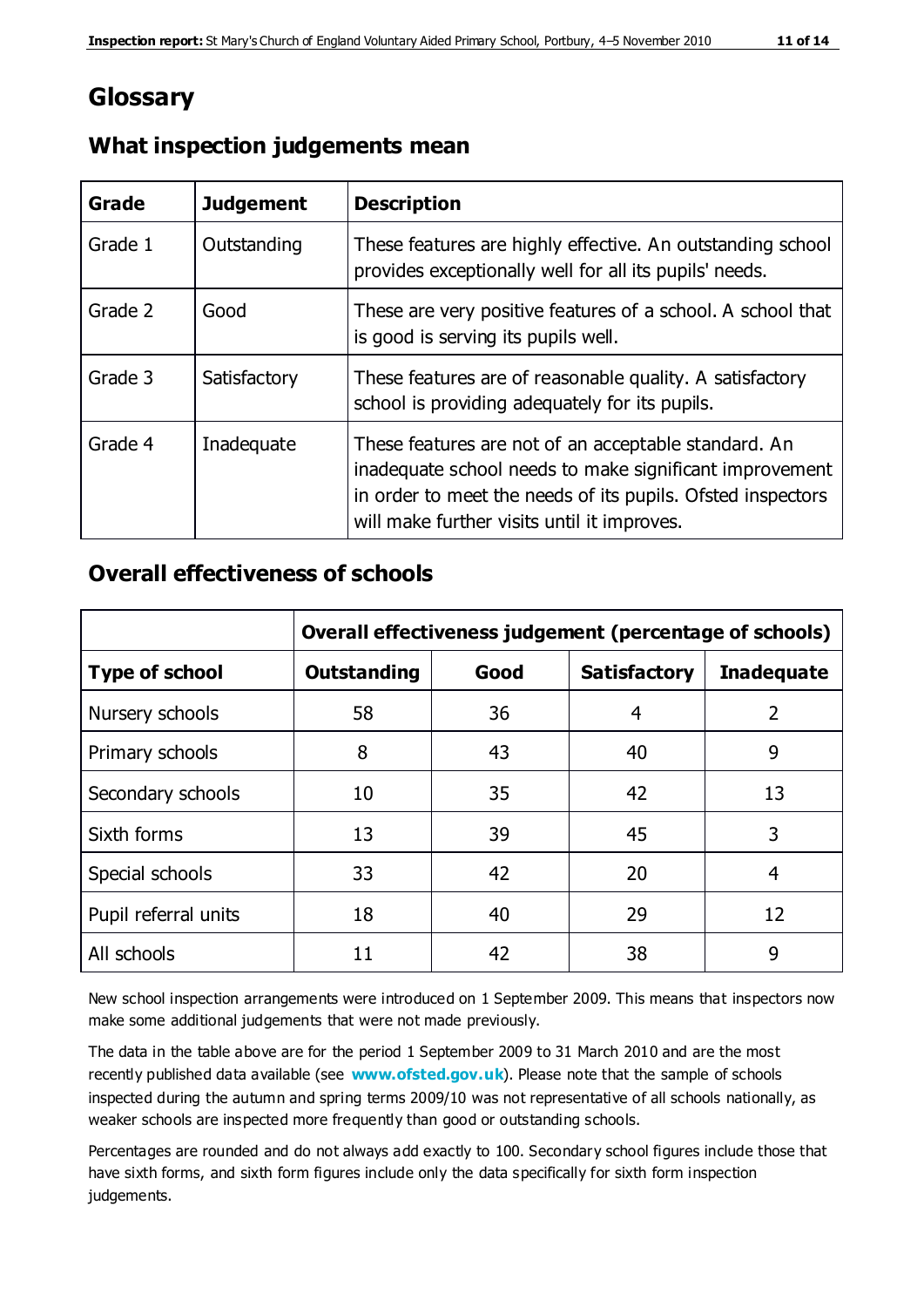## **Common terminology used by inspectors**

| Achievement:               | the progress and success of a pupil in their learning,<br>development or training.                                                                                                                                                          |
|----------------------------|---------------------------------------------------------------------------------------------------------------------------------------------------------------------------------------------------------------------------------------------|
| Attainment:                | the standard of the pupils' work shown by test and<br>examination results and in lessons.                                                                                                                                                   |
| Capacity to improve:       | the proven ability of the school to continue<br>improving. Inspectors base this judgement on what<br>the school has accomplished so far and on the quality<br>of its systems to maintain improvement.                                       |
| Leadership and management: | the contribution of all the staff with responsibilities,<br>not just the headteacher, to identifying priorities,<br>directing and motivating staff and running the school.                                                                  |
| Learning:                  | how well pupils acquire knowledge, develop their<br>understanding, learn and practise skills and are<br>developing their competence as learners.                                                                                            |
| Overall effectiveness:     | inspectors form a judgement on a school's overall<br>effectiveness based on the findings from their<br>inspection of the school. The following judgements,<br>in particular, influence what the overall effectiveness<br>judgement will be. |
|                            | The school's capacity for sustained<br>improvement.                                                                                                                                                                                         |
|                            | Outcomes for individuals and groups of pupils.                                                                                                                                                                                              |
|                            | The quality of teaching.                                                                                                                                                                                                                    |
|                            | The extent to which the curriculum meets<br>pupils' needs, including, where relevant,<br>through partnerships.                                                                                                                              |
|                            | The effectiveness of care, guidance and<br>support.                                                                                                                                                                                         |
| Progress:                  | the rate at which pupils are learning in lessons and<br>over longer periods of time. It is often measured by<br>comparing the pupils' attainment at the end of a key                                                                        |

stage with their attainment when they started.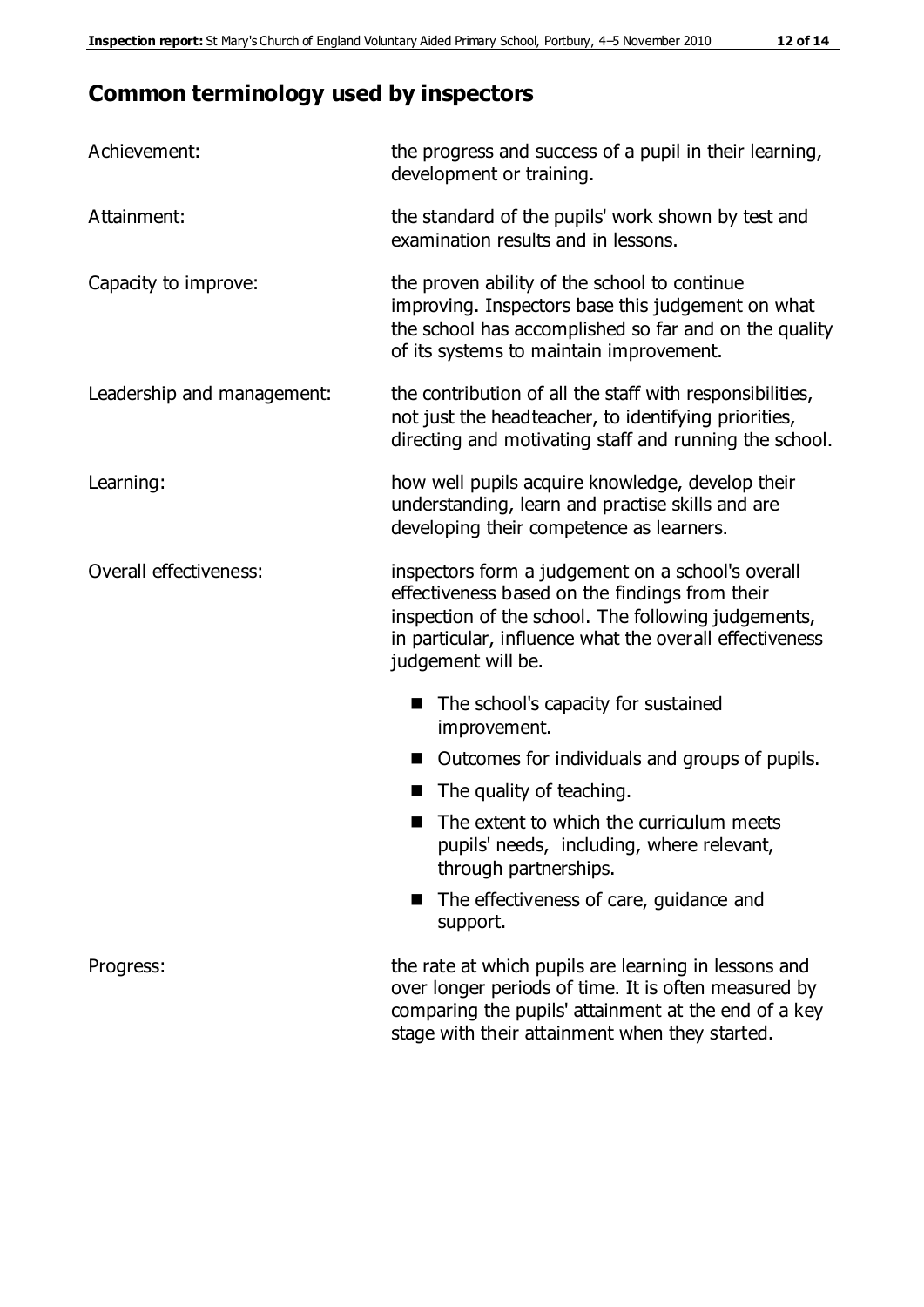#### **This letter is provided for the school, parents and carers to share with their children. It describes Ofsted's main findings from the inspection of their school.**

8 November 2010

#### Dear Pupils

#### **Inspection of St Mary's C of E Primary School, Bristol BS20 7TR**

Thank you for being so helpful, thoughtful and friendly when we visited your school recently. We were impressed by your very sensible ideas about improvements for your school and your excellent behaviour. In our full report, we have judged that you go to a good school. Your parents and carers told us this too, and you are clearly proud to be at St Mary's.

When we looked at your books and visited your lessons we saw that you are making good progress and that your attainment is above average. This is because you are taught well. You told us that this is because your teachers are 'fair, firm and fun' and we agree with you. Much of your work is exciting, interesting and very enjoyable, which shows just how good your curriculum is.

We think you do well at school because you are looked after very well and because your teachers expect you to work hard and behave well. The leaders of your school have made good improvements to your education and are ready to make two particular things even better:

- You could be given more opportunities to find out about different people's lives in other parts of this country.
- Your teachers could give you more chances to tell them about how well you think you are learning.

We know you will have some good ideas to help make these improvements. To start, you could share your thoughts about how you can make your classrooms show how well you are reaching your targets.

Yours sincerely

David Carrington Lead inspector